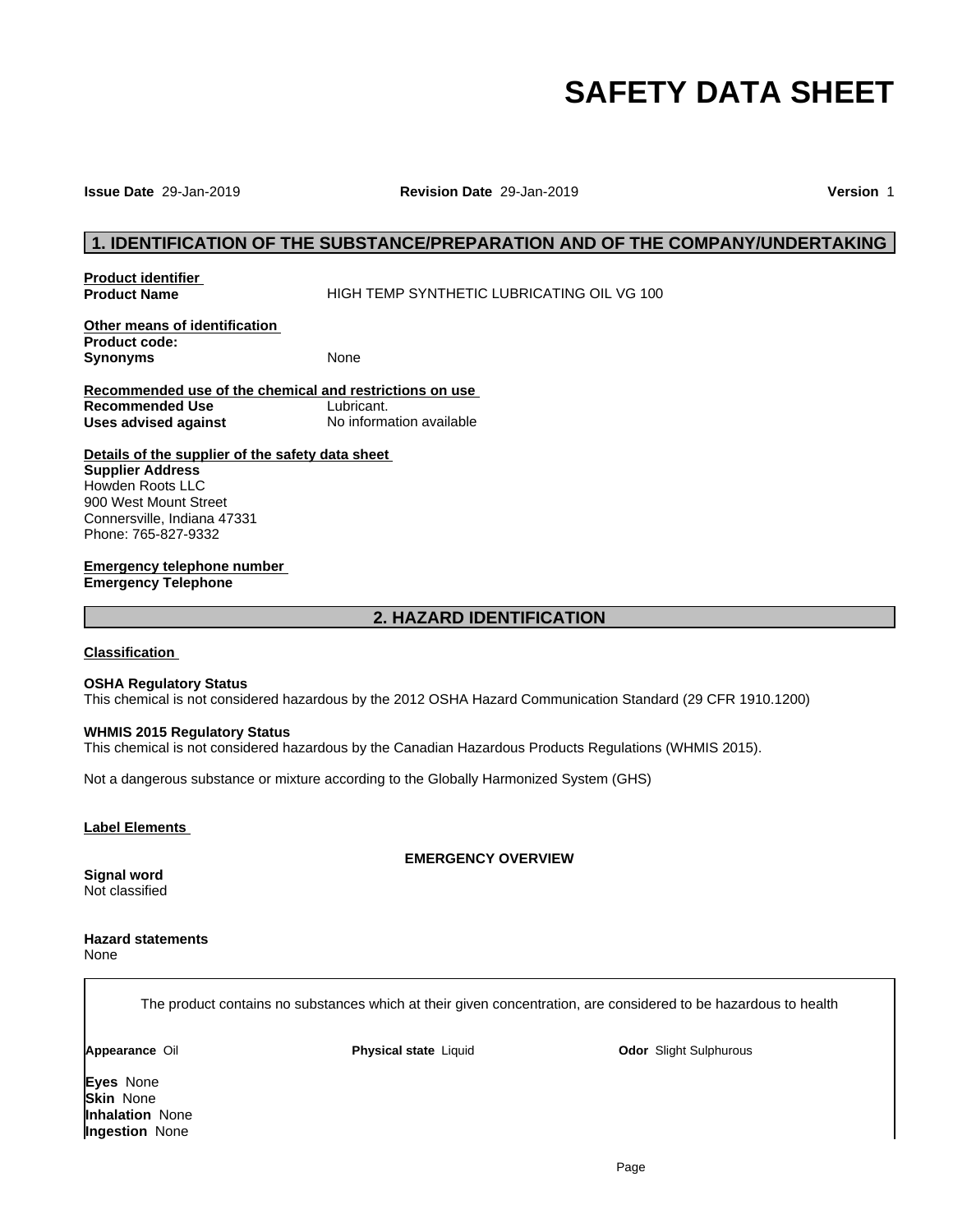**Revision Date 29-Jan-2019**<br> **3. COMPOSITION/INFORMATION ON INGREDIENTS**<br> **3. COMPOSITION/INFORMATION ON INGREDIENTS**<br>
The process which at their given concentration, are considered to be hazardous to health. The product contains no substances which at their given concentration, are considered to be hazardous to health.

### **First aid measures**

| Hazards not otherwise classified (HNOC) |                                                                                                                                               |
|-----------------------------------------|-----------------------------------------------------------------------------------------------------------------------------------------------|
| Other information                       |                                                                                                                                               |
|                                         | <b>3. COMPOSITION/INFORMATION ON INGREDIENTS</b>                                                                                              |
|                                         | The product contains no substances which at their given concentration, are considered to be hazardous to health.                              |
|                                         |                                                                                                                                               |
|                                         |                                                                                                                                               |
|                                         | <b>4. FIRST AID MEASURES</b>                                                                                                                  |
| <b>First aid measures</b>               |                                                                                                                                               |
| Eye contact:                            | Rinse immediately with plenty of water, also under the eyelids, for at least 15 minutes. If<br>eye irritation persists, consult a specialist. |
| Skin contact:                           | Wash off immediately with soap and plenty of water. If a person feels unwell or symptoms<br>of skin irritation appear, consult a physician.   |
| Inhalation:                             | In the case of inhalation of aerosol/mist consult a physician if necessary. Move to fresh air.                                                |
| Ingestion:                              | Do not induce vomiting without medical advice. Drink 1 or 2 glasses of water. Consult a<br>physician if necessary.                            |
|                                         | Most important symptoms and effects, both acute and delayed                                                                                   |
| Symptoms:                               | No information available.                                                                                                                     |
|                                         | Indication of any immediate medical attention and special treatment needed                                                                    |
|                                         |                                                                                                                                               |
|                                         | <b>5. FIRE-FIGHTING MEASURES</b>                                                                                                              |

### **Suitable extinguishing media:**

Unsuitable extinguishing media Do not use a solid water stream as it may scatter and spread fire **Specific hazards arising from the chemical** ater spray mist or foam.<br>
Do not use a solid water stream as it may scatter and spread fire<br>
<u>mical</u><br>
sase of irritating gases and vapors. In the event of fire, cool tanks with water spray.<br>
None.<br> **ighters:**<br>
hing apparat

Thermal decomposition can lead to release of irritating gases and vapors. In the event of fire, cool tanks with water spray.

### **Explosion data**

**Sensitivity to Mechanical Impact** None. **Sensitivity to Static Discharge** None.

# **Special protective equipment for firefighters:**

As in any fire, wear self-contained breathing apparatus pressure-demand, MSHA/NIOSH (approved or equivalent) and full protective gear.

# **Personal precautions, protective equipment and emergency procedures**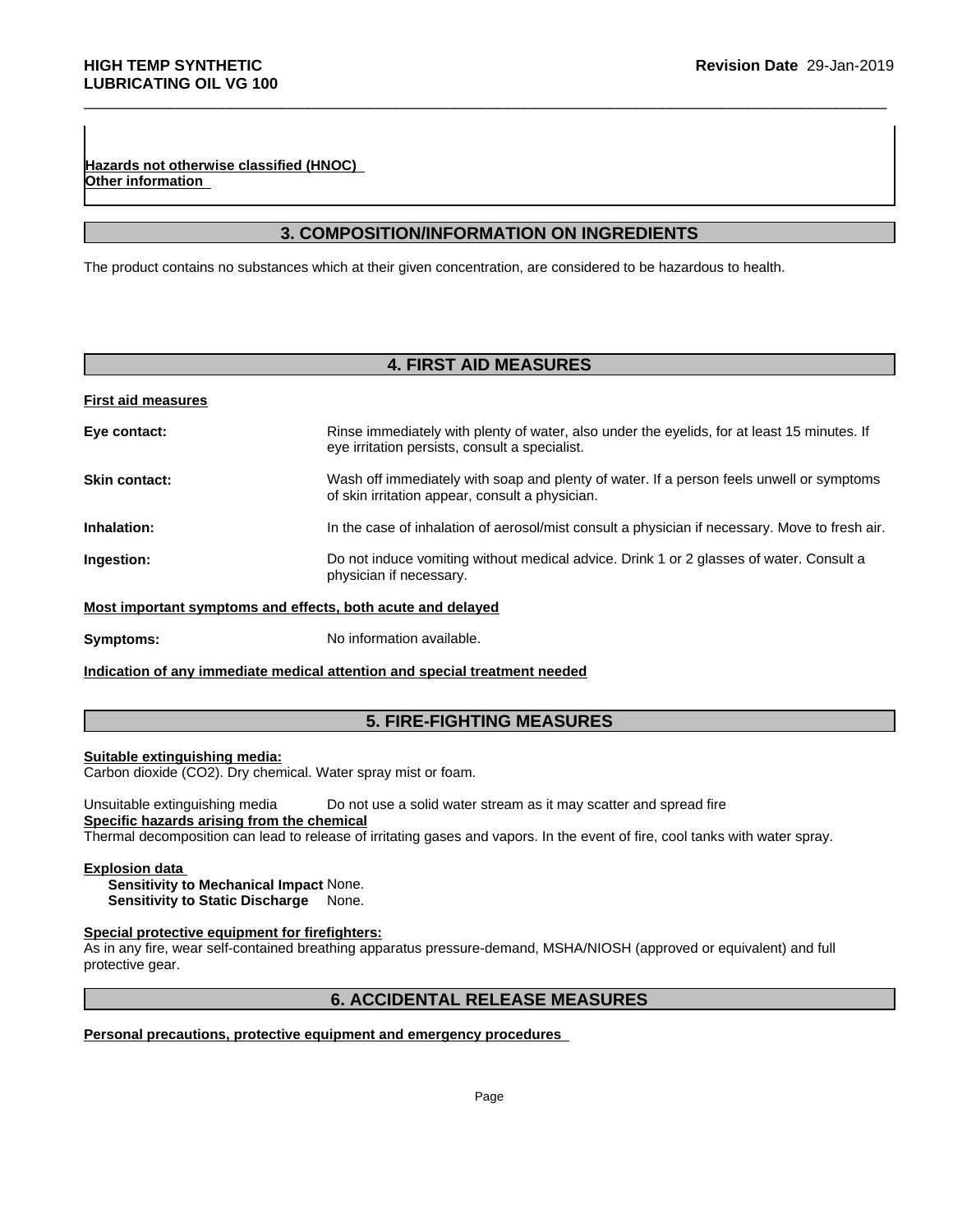| <b>LUBRICATING OIL VG 100</b>                                                                      |                                                                                                                                                                                                                                                |  |
|----------------------------------------------------------------------------------------------------|------------------------------------------------------------------------------------------------------------------------------------------------------------------------------------------------------------------------------------------------|--|
| <b>Personal precautions:</b>                                                                       | Contaminated surfaces will be extremely slippery. Wear personal protective equipment.                                                                                                                                                          |  |
| <b>Environmental precautions</b>                                                                   |                                                                                                                                                                                                                                                |  |
| <b>Environmental precautions:</b>                                                                  | Do not flush into surface water or sanitary sewer system.                                                                                                                                                                                      |  |
| Methods and material for containment and cleaning up                                               |                                                                                                                                                                                                                                                |  |
| <b>Methods for containment</b>                                                                     | Prevent further leakage or spillage if safe to do so.                                                                                                                                                                                          |  |
| Methods for cleaning up:                                                                           | Absorb spill with inert material (e.g. dry sand or earth), then place in a chemical waste<br>container.                                                                                                                                        |  |
|                                                                                                    | 7. HANDLING AND STORAGE                                                                                                                                                                                                                        |  |
| <b>Precautions for safe handling</b>                                                               |                                                                                                                                                                                                                                                |  |
| <b>Handling</b>                                                                                    | Handle in accordance with good industrial hygiene and safety practice.                                                                                                                                                                         |  |
| Conditions for safe storage, including any incompatibilities                                       |                                                                                                                                                                                                                                                |  |
| <b>Storage Conditions</b>                                                                          | Keep container tightly closed                                                                                                                                                                                                                  |  |
|                                                                                                    | 8. EXPOSURE CONTROLS/PERSONAL PROTECTION                                                                                                                                                                                                       |  |
| <b>Control parameters</b>                                                                          |                                                                                                                                                                                                                                                |  |
| <b>Exposure Guidelines</b>                                                                         | Contains mineral oil, vegetable oil, and/or synthetic oil. Under conditions which may<br>generate mists, observe the OSHA PEL of 5 mg/m <sup>3</sup> , ACGIH STEL of 10 mg/m <sup>3</sup> .                                                    |  |
| <b>Appropriate engineering controls</b>                                                            |                                                                                                                                                                                                                                                |  |
| <b>Engineering measures to reduce</b><br>exposure:                                                 | Ensure adequate ventilation, especially in confined areas.                                                                                                                                                                                     |  |
|                                                                                                    | Individual protection measures, such as personal protective equipment                                                                                                                                                                          |  |
| <b>Respiratory protection:</b><br>Hand protection:<br>Eye protection:<br>Skin and body protection: | Breathing apparatus needed only when aerosol or mist is formed.<br>Gloves made of plastic or rubber<br>Safety glasses<br>Usual safety precautions while handling the product will provide adequate protection<br>against this potential effect |  |
| <b>General Hygiene Considerations</b>                                                              | Avoid contact with skin, eyes and clothing                                                                                                                                                                                                     |  |
|                                                                                                    | 9. PHYSICAL AND CHEMICAL PROPERTIES                                                                                                                                                                                                            |  |
| Information on basic physical and chemical properties                                              |                                                                                                                                                                                                                                                |  |
| <b>Physical state Liquid</b>                                                                       |                                                                                                                                                                                                                                                |  |

|                                 | <b>Odor</b> Slight Sulphurous                                              | <b>Color</b> Amber         |                             | <b>Odor threshold No information</b><br>available                       |
|---------------------------------|----------------------------------------------------------------------------|----------------------------|-----------------------------|-------------------------------------------------------------------------|
| <b>Values</b><br>No information | Remarks • Method                                                           | рH                         | Not classified              |                                                                         |
| > 232 °C /<br>450 °F            | Cleveland Open Cup                                                         | <b>Evaporation</b><br>rate | No information<br>available |                                                                         |
|                                 | <b>Physical state Liquid</b><br>Appearance Oil<br>point/freezing available |                            |                             | <b>Boiling point / No information</b><br><b>boiling range</b> available |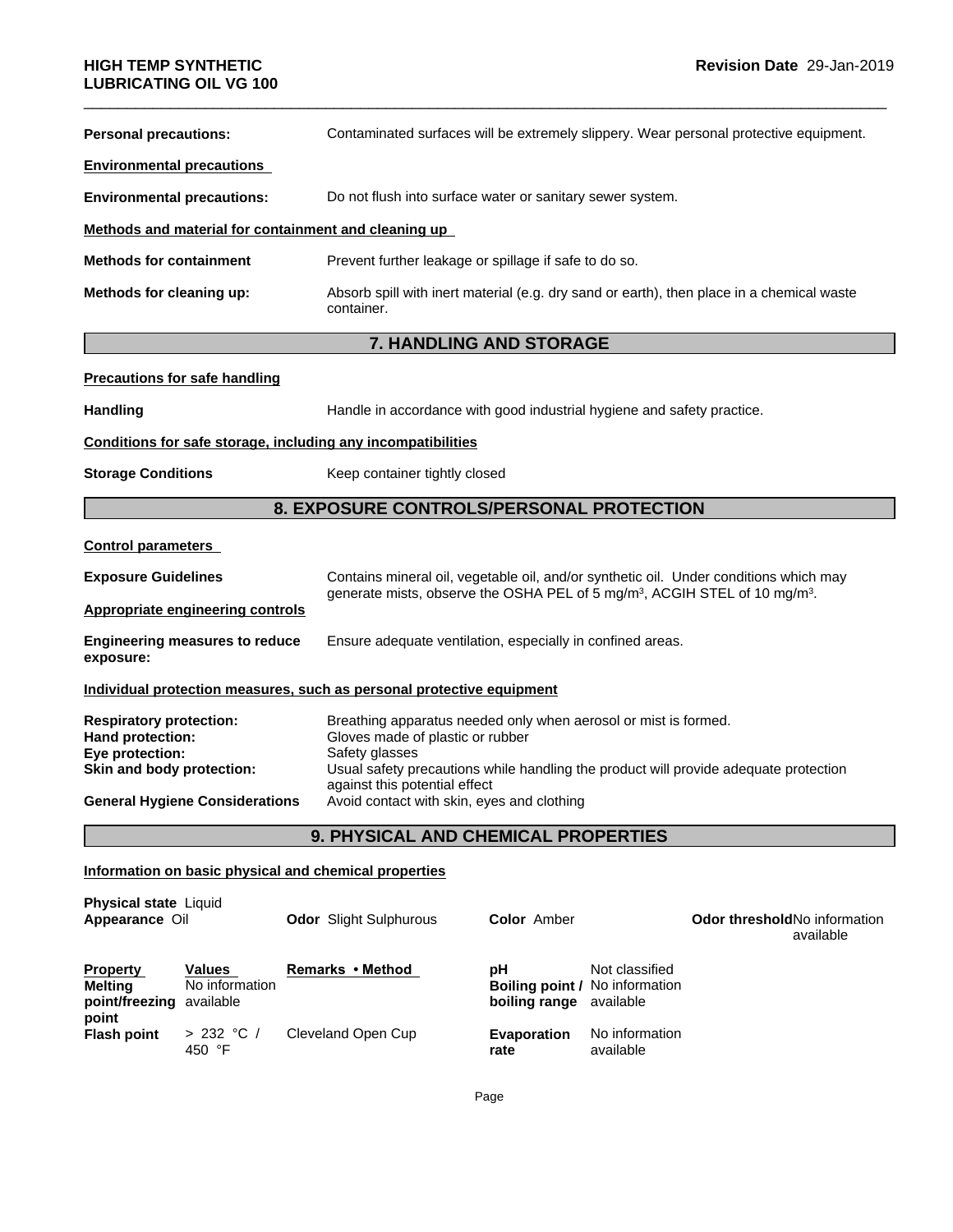# \_\_\_\_\_\_\_\_\_\_\_\_\_\_\_\_\_\_\_\_\_\_\_\_\_\_\_\_\_\_\_\_\_\_\_\_\_\_\_\_\_\_\_\_\_\_\_\_\_\_\_\_\_\_\_\_\_\_\_\_\_\_\_\_\_\_\_\_\_\_\_\_\_\_\_\_\_\_\_\_\_\_\_\_\_\_\_\_\_\_\_\_\_ **HIGH TEMP SYNTHETIC LUBRICATING OIL VG 100**

| <b>Flammability</b>         | No information |                          |
|-----------------------------|----------------|--------------------------|
| (solid, gas)                | available      |                          |
| <b>Upper</b>                | No information |                          |
| flammability                | available      |                          |
| limit:                      |                |                          |
| Vapor                       | No information |                          |
| pressure                    | available      |                          |
| <b>Specific</b>             | < 0.9          |                          |
| Gravity                     |                |                          |
| Solubility in               | No information |                          |
| other solvents available    |                |                          |
| Autoignition                | No information |                          |
| temperature                 | available      |                          |
| Kinematic                   | approx. 97.8   |                          |
| viscosity                   | cSt @ 40 ° C   |                          |
| <b>Explosive properties</b> |                | No information available |
| <b>Oxidizing properties</b> |                | No information available |
|                             |                |                          |

### **Other information**

**Softening point No information available**<br> **Molecular weight No information available Molecular weight** No information available<br> **VOC Content (%)** No information available **VOC Content (%)**<br> **Liquid Density**<br> **No information available**<br>
No information available **No information available Bulk density** No information available

**10. STABILITY AND REACTIVITY<br>
10. STABILITY AND REACTIVITY<br>
10. STABILITY AND REACTIVITY<br>
10. STABILITY AND REACTIVITY<br>
10. STABILITY AND REACTIVITY Flammability Limit in Air Lower** No information **flammability limit:** available **Vapor density** No information available < 0.9 **Water solubility** Insoluble in water **Partition** No information **coefficient** available **Decomposition** No information **temperature** available cSt @ 40 ⁰C **viscosity Dynamic** No information available

# **Reactivity**

Not classified

### **Chemical stability**

| <b>Stability</b><br><b>Possibility of Hazardous Reactions</b>               | Stable under normal conditions                                                           |  |
|-----------------------------------------------------------------------------|------------------------------------------------------------------------------------------|--|
| <b>Possibility of Hazardous</b><br><b>Reactions</b>                         | None under normal use conditions.                                                        |  |
| <b>Hazardous polymerization</b>                                             | Hazardous polymerization does not occur.                                                 |  |
| <b>Conditions to avoid</b>                                                  |                                                                                          |  |
| <b>Conditions to avoid</b><br><b>Hazardous Decomposition Products</b>       | No special storage conditions required                                                   |  |
| <b>Hazardous Decomposition</b><br><b>Products</b><br>Incompatible materials | Thermal decomposition can lead to release of irritating gases and vapors                 |  |
| Incompatible materials                                                      | Oxidising agents                                                                         |  |
| <b>11. TOXICOLOGICAL INFORMATION</b>                                        |                                                                                          |  |
| Information on likely routes of exposure                                    |                                                                                          |  |
| <b>Product Information</b>                                                  | Product does not present an acute toxicity hazard based on known or supplied information |  |

# **Information on likely routes of exposure**

**Product Information** Product does not present an acute toxicity hazard based on known or supplied information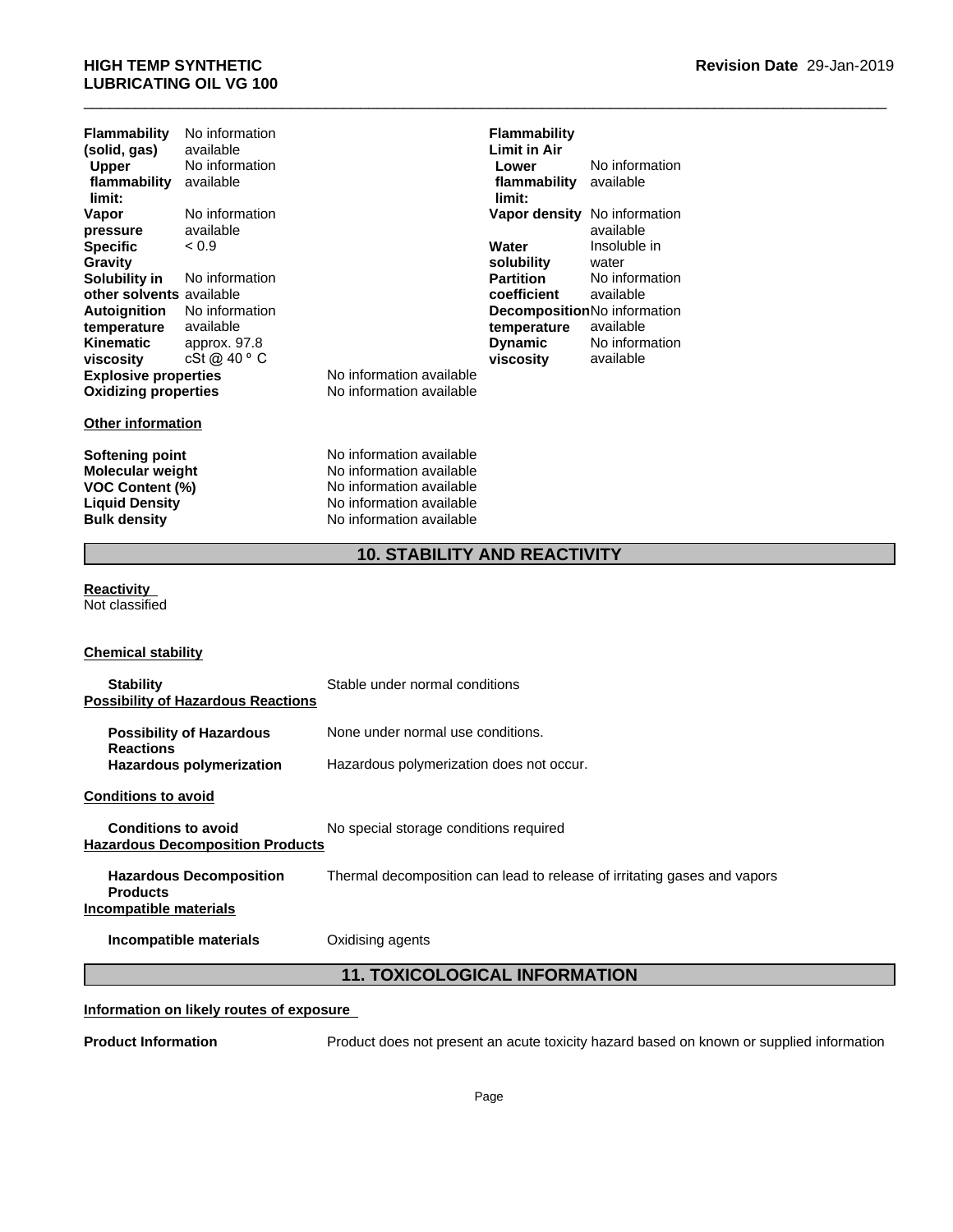| Eye contact         | May cause slight irritation.                                                     |
|---------------------|----------------------------------------------------------------------------------|
| <b>Skin contact</b> | Substance does not generally irritate and is only mildly irritating to the skin. |
| <b>Inhalation</b>   | Avoid breathing vapors or mists.                                                 |
| Ingestion           | Ingestion may cause gastrointestinal irritation, nausea, vomiting and diarrhoea. |

### **Information on toxicological effects**

# **Delayed and immediate effects as well as chronic effects from short and long-term exposure**

| <b>Sensitization</b>                                                                              | No sensitization responses were observed.                                                                 |  |  |
|---------------------------------------------------------------------------------------------------|-----------------------------------------------------------------------------------------------------------|--|--|
| Did not show mutagenic or teratogenic effects in animal experiments.<br><b>Mutagenic effects:</b> |                                                                                                           |  |  |
| Carcinogenicity                                                                                   | This product does not contain any carcinogens or potential carcinogens as listed by OSHA,<br>IARC or NTP. |  |  |
| <b>Reproductive toxicity</b>                                                                      | This product does not contain any known or suspected reproductive hazards.                                |  |  |
| <b>STOT - single exposure</b>                                                                     | None under normal use conditions.                                                                         |  |  |
| <b>STOT - repeated exposure</b>                                                                   | None under normal use conditions.                                                                         |  |  |
| <b>Aspiration hazard</b><br>Not classified.                                                       |                                                                                                           |  |  |
| <b>Numerical measures of toxicity - Product Information</b>                                       |                                                                                                           |  |  |
| Unknown acute toxicity                                                                            | 2.095 % of the mixture consists of ingredient(s) of unknown toxicity                                      |  |  |
|                                                                                                   | The following values are calculated based on chapter 3.1 of the GHS document.                             |  |  |
| ATEmix (oral)                                                                                     | 7049 mg/kg                                                                                                |  |  |
| <b>ATEmix (dermal)</b>                                                                            | 5928 mg/kg                                                                                                |  |  |
| ATEmix (inhalation-dust/mist)                                                                     | 72.1 mg/l                                                                                                 |  |  |
| <b>ATEmix (inhalation-vapor)</b>                                                                  | 50737 mg/l                                                                                                |  |  |
|                                                                                                   | <b>12. ECOLOGICAL INFORMATION</b>                                                                         |  |  |
| <b>Ecotoxicity</b>                                                                                |                                                                                                           |  |  |
|                                                                                                   |                                                                                                           |  |  |
| No known hazards to the aquatic environment                                                       |                                                                                                           |  |  |

### **Numerical measures of toxicity - Product Information**

| Unknown acute toxicity           | 2.095 % of the mixture consists of ingredient(s) of unknown toxicity          |
|----------------------------------|-------------------------------------------------------------------------------|
|                                  | The following values are calculated based on chapter 3.1 of the GHS document. |
| ATEmix (oral)                    | 7049 mg/kg                                                                    |
| <b>ATEmix (dermal)</b>           | 5928 mg/kg                                                                    |
| ATEmix (inhalation-dust/mist)    | 72.1 mg/l                                                                     |
| <b>ATEmix (inhalation-vapor)</b> | 50737 mg/l                                                                    |

### **Ecotoxicity**

# **Persistence and degradability**

### **Bioaccumulation**

# **Mobility**

### **Waste treatment methods**

| LUULUAIUILY                                                      |                                                                                                        |
|------------------------------------------------------------------|--------------------------------------------------------------------------------------------------------|
| No known hazards to the aquatic environment.                     |                                                                                                        |
|                                                                  | 2.096 % of the mixture consists of component(s) of unknown hazards to the aquatic environment          |
| Persistence and degradability<br>No information available.       |                                                                                                        |
| <b>Bioaccumulation</b><br>No information available.              |                                                                                                        |
| <b>Mobility</b><br>The product is insoluble and floats on water. |                                                                                                        |
|                                                                  | <b>13. DISPOSAL CONSIDERATIONS</b>                                                                     |
| <b>Waste treatment methods</b>                                   |                                                                                                        |
| <b>Disposal of wastes</b>                                        | Disposal should be in accordance with applicable regional, national and local laws and<br>regulations. |
| <b>Contaminated packaging</b>                                    | Do not reuse container.                                                                                |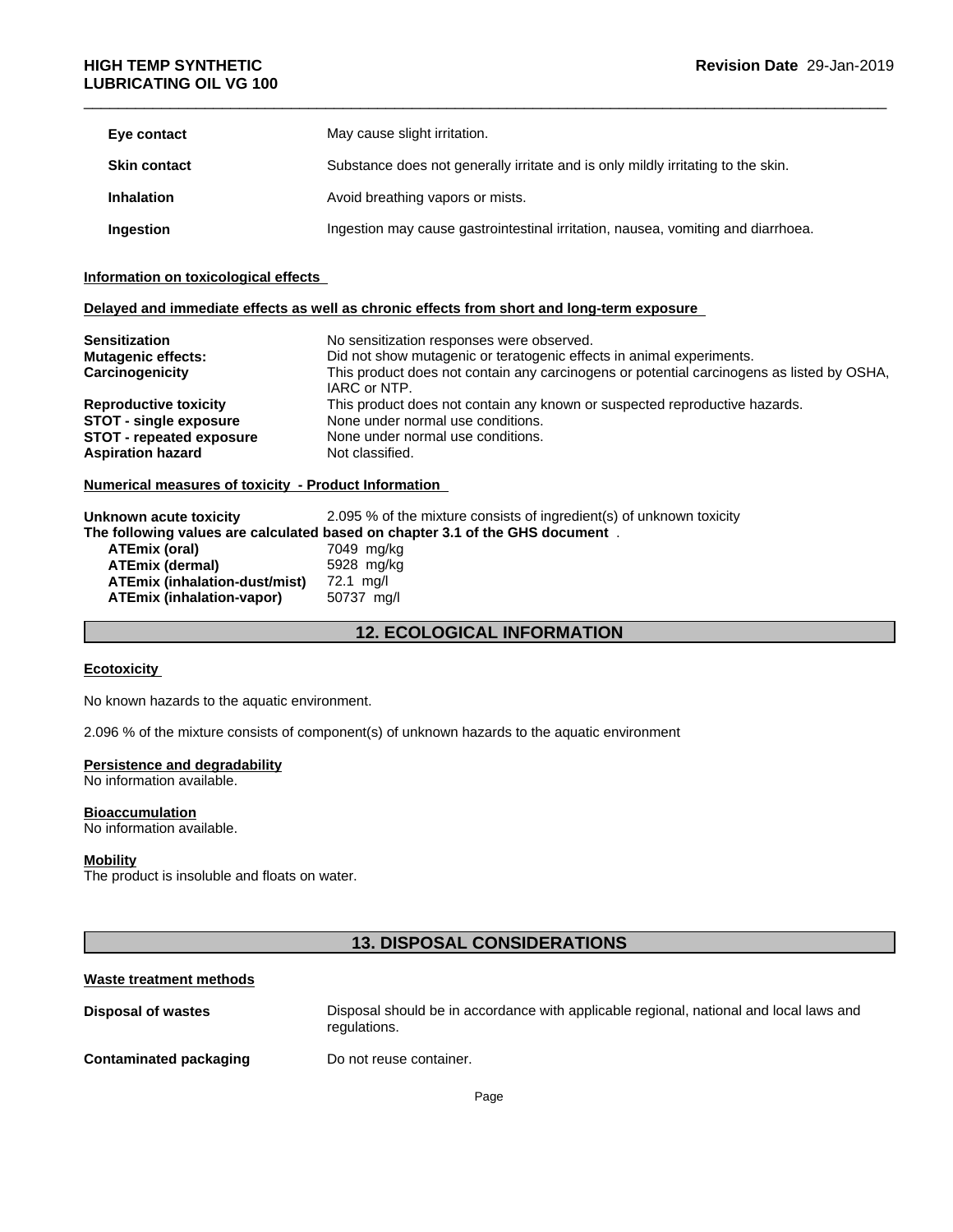| <b>HIGH TEMP SYNTHETIC</b><br><b>LUBRICATING OIL VG 100</b> |                                              | Revision Date 29-Jan- |
|-------------------------------------------------------------|----------------------------------------------|-----------------------|
|                                                             |                                              |                       |
|                                                             | <b>14. TRANSPORT INFORMATION</b>             |                       |
| <b>DOT</b>                                                  | Not Regulated by any means of transportation |                       |
| <b>TDG</b>                                                  | Not Regulated                                |                       |
| <b>IATA-DGR</b>                                             | Not Regulated                                |                       |
| IMO / IMDG                                                  | Not Regulated                                |                       |
|                                                             |                                              |                       |
|                                                             | <b>15. REGULATORY INFORMATION</b>            |                       |
| <b>International Inventories</b>                            |                                              |                       |
| <b>TSCA:</b><br>DSL:                                        | Listed in TSCA<br>Not listed in DSL          |                       |
| <b>FINECS/FI INCS</b>                                       | This product complies with FINECS/FLINCS     |                       |

| <b>International Inventories</b> |                                                      |
|----------------------------------|------------------------------------------------------|
| <b>TSCA:</b>                     | Listed in TSCA                                       |
| DSL:                             | Not listed in DSL                                    |
| <b>EINECS/ELINCS</b>             | This product complies with EINECS/ELINCS             |
| <b>CHINA:</b>                    | This product does not comply with China IECSC.       |
| <b>KECL:</b>                     | This product does not comply with Korea KECL.        |
| <b>PICCS:</b>                    | This product does not comply with Philippines PICCS. |
| AICS:                            | This product does not comply with Australia AICS     |

### **Legend:**

 **TSCA** - United States Toxic Substances Control Act Section 8(b) Inventory

 **DSL/NDSL** - Canadian Domestic Substances List/Non-Domestic Substances List

 **EINECS/ELINCS** - European Inventory of Existing Chemical Substances/European List of Notified Chemical Substances

 **ENCS** - Japan Existing and New Chemical Substances

 **IECSC** - China Inventory of Existing Chemical Substances

 **KECL** - Korean Existing and Evaluated Chemical Substances

 **PICCS** - Philippines Inventory of Chemicals and Chemical Substances

 **AICS** - Australian Inventory of Chemical Substances

### **Canada HPR Statement**

This product has been classified in accordance with the hazard criteria of the Hazardous Products Regulations and the SDS contains all the information required by the Hazardous Products Regulations (WHMIS 2015).

# **US Federal Regulations**

# **SARA 313**

Section 313 of Title III of the Superfund Amendments and Reauthorization Act of 1986 (SARA). This product does not contain any chemicals which are subject to the reporting requirements of the Act and Title 40 of the Code of Federal Regulations, Part 372

## **SARA 311/312 Hazard Categories**

| <b>Acute Health Hazard</b>        | Nο |
|-----------------------------------|----|
| <b>Chronic Health Hazard</b>      | Nο |
| <b>Fire Hazard</b>                | Nο |
| Sudden release of pressure hazard | Nο |
| <b>Reactive Hazard</b>            | N٥ |

# **CWA (Clean Water Act)**